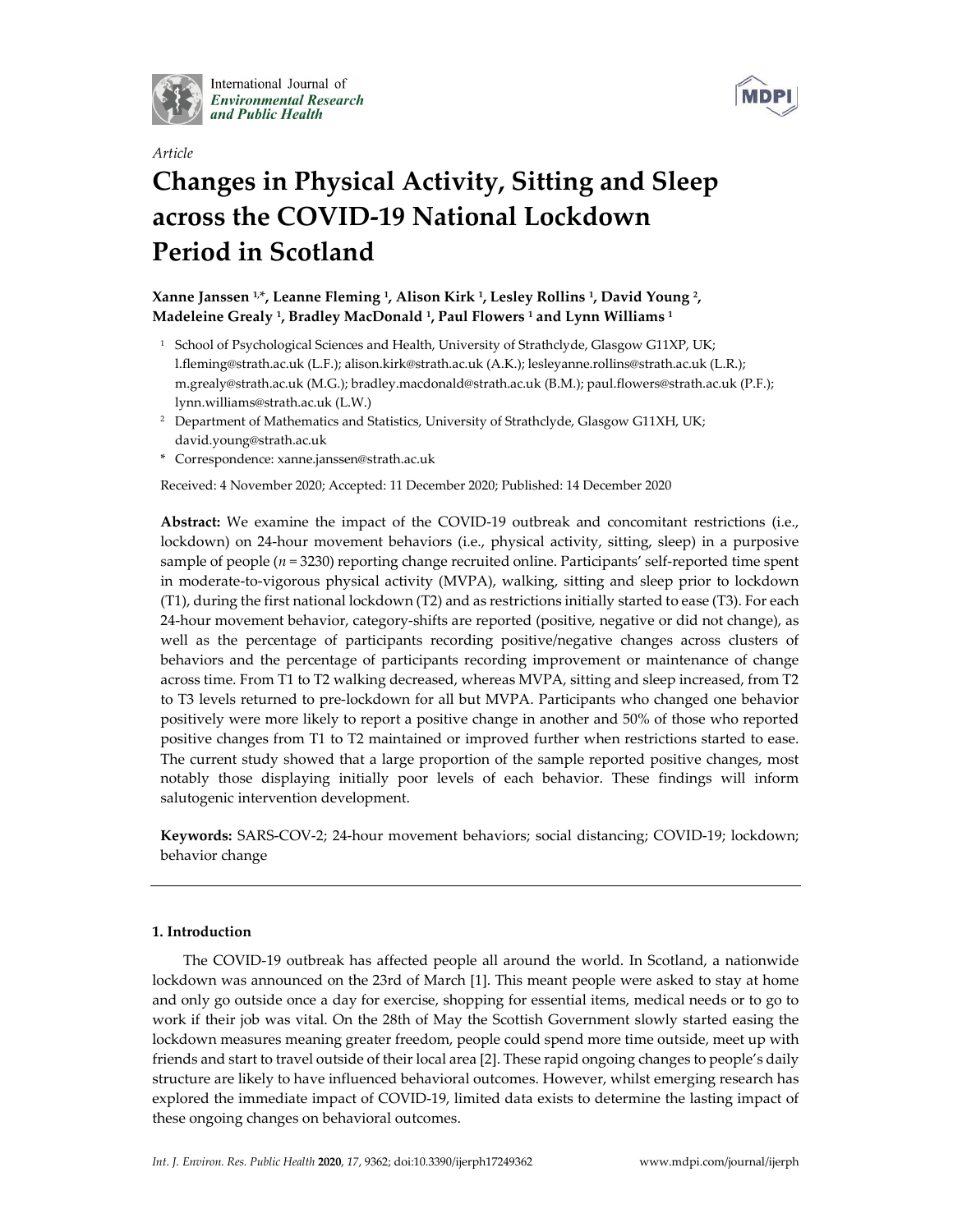Several studies have looked at the immediate effects of the COVID-19 pandemic on 24-hour movement behaviors (i.e., physical activity, sitting and sleep). Current evidence shows that behavioral patterns changed. Many people reported their physical activity declined, sedentary behavior increased and people reported poorer sleep [3,4]. Changes in 24-hour movement behaviors may further compound the negative changes reported in mental and physical health during the pandemic. Prior to the COVID-19 epidemic, it was already well documented that 24-hour movement behaviors are associated with physiological and mental health [5–7]. Since then, it has been suggested that changes in physical activity due to COVID-19 increase the risk of cardiovascular disease [8]. In addition, studies have reported that those who engaged in more physical activity, less sedentary behavior and poorer sleep reported better mental health outcomes at the start of the COVID-19 pandemic [4,9].

While evidence exists on changes in 24-hour movement behaviors at the start of the 1st national lockdowns, very little is known about the maintenance of changes in these behaviors throughout the lockdown period and when restrictions initially started to ease. In addition, no study so far has examined the inter-relationship between these behaviors (e.g., if someone positively changes sleep, do they also increase physical activity or reduce sedentary behavior?). The inter-relationship between these behaviors is of particular importance as recent research has highlighted that how behaviors interact with each other influences health (e.g., the positive effects of appropriate levels of physical activity may diminish if sleep is poor) [10]. Understanding changes in these 24-hour movement behaviors during lockdown is crucial in an attempt to support people to maintain or return to healthy lifestyles post COVID-19. Therefore, this study aims to describe changes in 24-hour movement behaviors from: (1) pre-lockdown (T1) to the 1<sup>st</sup> UK national lockdown (T2) and (2) 1st UK national lockdown to initial easing of lockdown (T3). The study aims to answer the key research questions:

- 1. How did the 24-hour movement behaviors change from T1 to T2 and from T2 to T3?
- 2. How did changes in the 24-hour movement behaviors cluster together?
- 3. What percentage of people maintained changes in 24-hour movement behaviors as lockdown restrictions eased?

## **2. Materials and Methods**

#### *2.1. Participants and Procedure*

Participants were primarily recruited through social media advertisements on Facebook and Twitter as part of the CATALYST study [11]. Participants were eligible to take part in the study if they were 18 years or older, currently residing in Scotland and interested in sharing their experience of positive change. Interested participants were directed to an online survey on Qualtrics. Before completing the questionnaire, participants were asked to read the participant information sheet and sign the online consent form. Data collection took place in two phases. Phase 1 ran from 20th May 2020 to 12 June 2020 (spanning the 9th to the 12th week of national lockdown in Scotland), and phase 2 ran from 3rd August to 21st August 2020 (coinciding with continued easing of lockdown restrictions in Scotland). During phase 1, participants were asked to report on behavioral outcomes relating to life pre-lockdown (T1) and life during lockdown (T2). Phase 2 focused on behavioral outcomes as lockdown in Scotland was easing (T3). All materials and procedures were reviewed and approved by the University Ethics Committee and all participants gave informed consent.

#### *2.2. Measures*

## Behavioral Outcomes

Physical activity was measured using six items from the short form version of the international physical activity questionnaire (IPAQ) which has acceptable measurement properties among diverse populations of 18–65-year-old adults [12]. Participants were asked to report the frequency and duration of moderate and vigorous physical activities as well as walking during a normal week prelockdown (T1), during the 1st UK lockdown (T2) and as restrictions initially started to ease (T3). Time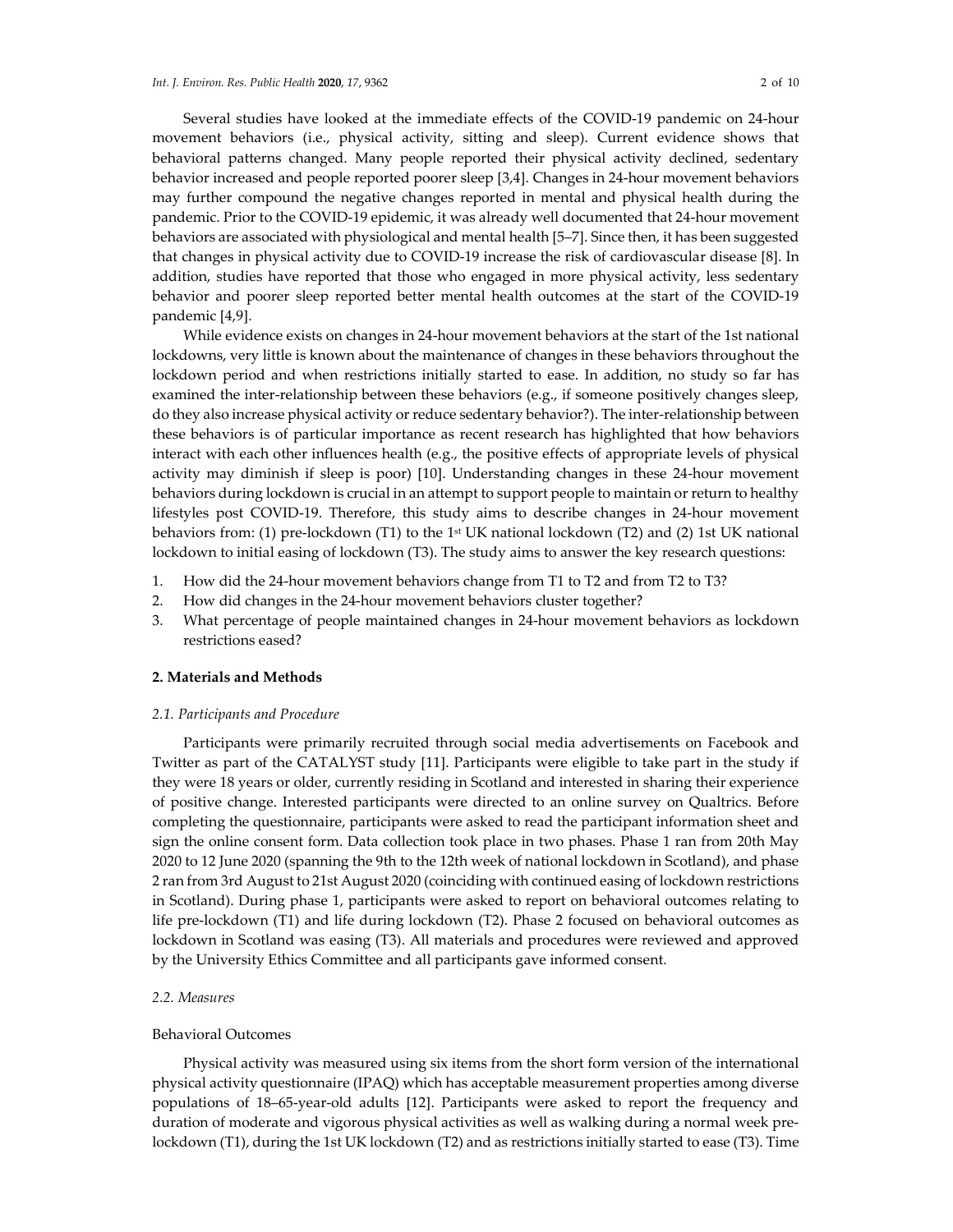spent in moderate-to-vigorous physical activity (MVPA) and walking were calculated as minutes per week and for each behavior participants were classified in one of five groups: (1) engaging in less than 30 min of moderate-to-vigorous physical activity (MVPA)/walking per week, (2) engaging in 30 to <60 min of MVPA/walking per week, (3) engaging in 60 to <150 min of MVPA/walking per week, (4) engaging in 150 to <300 min of MVPA/walking per week, and (5) engaging in ≥300 min of MVPA/walking per week [13]. Changes in MVPA and walking were categorized as positive if participants changed from a lower category to a higher category (e.g., from 30 min/week to 60 to <150 min/week), negative if the changed from a higher to a lower category (e.g., from 60 to <150min/week to <30 min/week), participants were categorized as no change if they stayed within the same category.

Sitting time (i.e., sedentary behavior) was measured using the last item from the short form version of the international physical activity questionnaire (IPAQ) [12]. Participants were asked to report the hours spent sitting during a normal week pre-lockdown (T1), during the 1st UK lockdown (T2) and as restrictions initially started to ease (T3). Time spent sitting was classified into 4 groups: (1) seated <4 h per day, (2) seated 4 to <6 h per day, (3) seated 6 to <8 h per day, and (4) seated ≥8 h per day [14]. Changes in sitting were categorized as positive if participants changed from a higher category to a lower category (e.g., from ≥8 h/day to 6 to <8 h), negative if the changed from a higher to a lower category (e.g., from 6 to <8 h to ≥8 h/day), participants were categorized as no change if they stayed within the same category.

Sleep duration was measured by asking participants to report on the number of hours sleep they got at night pre-lockdown (T1), during the 1st UK lockdown (T2) and as restrictions initially started to ease (T3). Participants were categorized into one of five categories at each time point, in line with the National Sleep Foundation "Sleep Duration Recommendations" (Supplementary Table S1) [15]. These categories were: (1) insufficient sleep, (2) appropriate amount of sleep (low), (3) recommended amount of sleep, (4) appropriate amount of sleep (high) and (5) too much sleep. Positive changes in sleep across time points were categorized in the following ways:

- Change from "insufficient sleep" or "too much sleep" to "appropriate sleep" (high or low)
- Change from "insufficient sleep" or "too much sleep" to "recommended sleep"
- Change from ''appropriate sleep" (high or low) to "recommended sleep"

Negative changes in sleep across time points were categorized in the following ways:

- Change from "recommended sleep" to any other category
- Change from appropriate (high/low) to "insufficient sleep" or "too much sleep"

Participants were categorized as no change if they stayed within the same category or changed from "insufficient sleep" to "too much sleep" or "appropriate sleep (low)" to "appropriate sleep (high)" or vice versa.

#### *2.3. Statistical Analysis*

This study was following a descriptive design and therefore the majority of the results will be descriptive in nature. Descriptive statistics for T1, T2 and T3 are provided for all outcomes. The first stage of this study focused on examining changes from T1 to T2, whereas in stage two we focused on changes from T2 to T3. Due to the two-stage nature of the study and to maximize sample size, paired t-tests were run to examine significant changes between T1 and T2 and T2 and T3. Reported *p*-values are therefore unadjusted for multiple comparisons. In addition, based on the categorical data described above, an overview of the number and percentage of participants recording a positive change, negative change or no change in MVPA, walking, sitting and sleep from T1 to T2 and from T2 to T3 was provided. Maintenance of change was reported as the percentage of participants who reported a positive category change from T1 to T2 and maintained or further improved this change from T2 to T3. All analyses were done with SPSS (version 26) at a 5% significance level.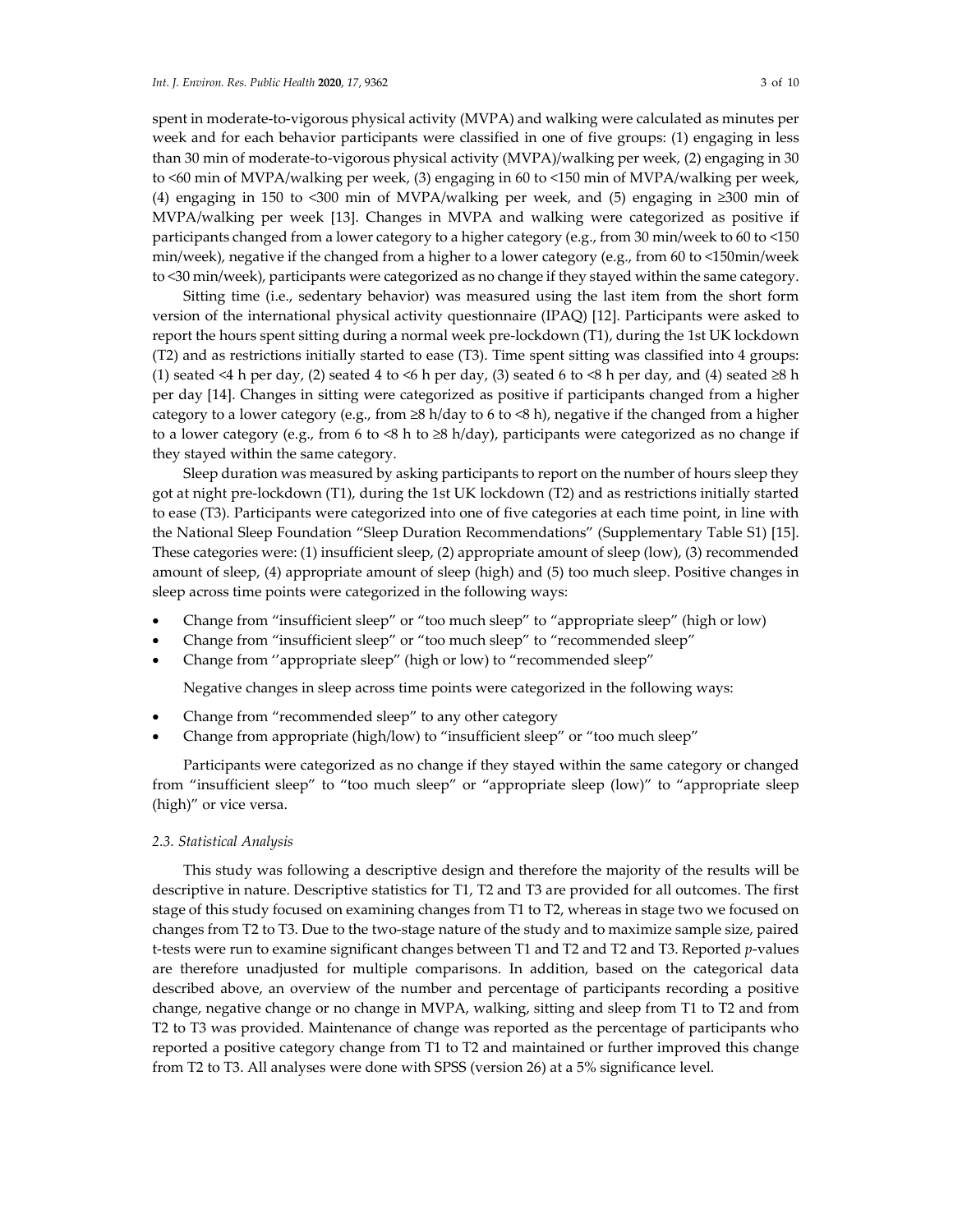# **3. Results**

Participants characteristics are described in Table 1 and descriptive statistics for each time point are described in Table 2. In total 3241 participants took part in the study and reported on at least one outcome variable at T1. Participants were on average 46.2 years of age (standard deviation (SD) = 15.30) and the majority of the sample was female (79.2%).

|                  |                 | N    | $\mathbf{O}_{\mathbf{O}}^{\prime}$ |
|------------------|-----------------|------|------------------------------------|
| Age (years)      | $18 - 24$       | 326  | 10.1                               |
|                  | $25 - 34$       | 553  | 17.1                               |
|                  | $35 - 49$       | 869  | 26.8                               |
|                  | $50 - 64$       | 1088 | 33.6                               |
|                  | $65+$           | 394  | 12.2                               |
|                  | Missing         | 13   | 0.3                                |
| Gender           | Female          | 2566 | 79.2                               |
|                  | Male            | 622  | 19.2                               |
|                  | Missing         | 53   | 1.6                                |
| Ethnicity        | White           | 3117 | 96.2                               |
|                  | Non-White       | 91   | 2.8                                |
|                  | Missing         | 33   | 1.0                                |
| Education        | High School     | 354  | 10.9                               |
|                  | College         | 486  | 15.0                               |
|                  | Undergraduate   | 953  | 29.4                               |
|                  | Postgraduate    | 1352 | 41.7                               |
|                  | Missing         | 96   | 3.0                                |
| Household income | $<$ £16,000     | 312  | 9.6                                |
|                  | £16,000-£29,999 | 578  | 17.8                               |
|                  | £30,000-£59,999 | 1149 | 35.5                               |
|                  | £60,000-£89,999 | 540  | 16.7                               |
|                  | $+£90,000$      | 303  | 9.3                                |
|                  | Missing         | 359  | 11.1                               |

**Table 1.** Participant characteristics.

N, total number of participants; % percentage of the total included sample.

## **Table 2.** Descriptive statistics**.**

|                         | N    | Mean   | <b>SD</b> | Median | <b>Interquartile Range</b> |
|-------------------------|------|--------|-----------|--------|----------------------------|
| Pre-lockdown (T1)       |      |        |           |        |                            |
| Sitting per day (min)   | 2552 | 396.91 | 188.02    | 360.00 | 300.00                     |
| MVPA per week (min)     | 2526 | 368.82 | 535.50    | 210.00 | 420.00                     |
| Walk per week (min)     | 2695 | 478.60 | 521.43    | 360.00 | 480.00                     |
| Sleep per night (h)     | 3216 | 6.59   | 1.23      | 7.00   | 1.00                       |
| Lockdown (T2)           |      |        |           |        |                            |
| Sitting per day (min)   | 2340 | 427.42 | 210.86    | 420.00 | 360.00                     |
| MVPA per week (min)     | 2421 | 426.74 | 616.44    | 240.00 | 480.00                     |
| Walk per week (min)     | 2412 | 419.59 | 422.05    | 315.00 | 480.00                     |
| Sleep per night (h)     | 2473 | 6.88   | 1.55      | 7.00   | 2.00                       |
| Easing of lockdown (T3) |      |        |           |        |                            |
| Sitting per day (min)   | 1806 | 388.25 | 197.44    | 360.00 | 300.00                     |
| MVPA per week (min)     | 1822 | 404.63 | 506.38    | 240.00 | 486.00                     |
| Walk per week (min)     | 1841 | 487.45 | 488.87    | 420.00 | 450.00                     |
| Sleep per night (h)     | 1874 | 6.64   | 1.33      | 7.00   | 2.00                       |

MVPA, moderate-to-vigorous physical activity; N, total number of participants; SD, standard deviation.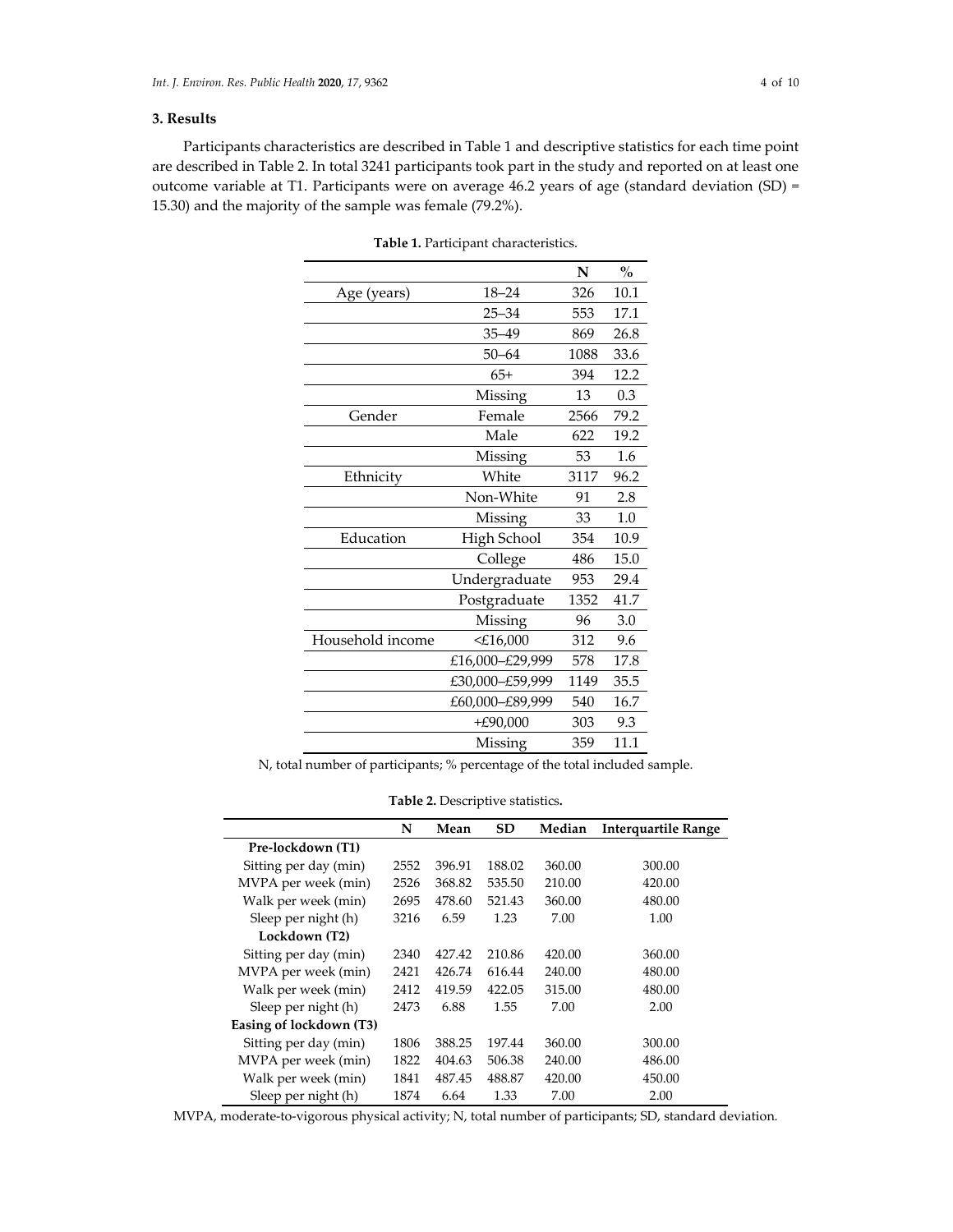## *3.1. How Did the 24-hour Movement Behaviors Change from T1 to T2 and from T2 to T3?*

Of the full sample 2458 participants completed T1 and T2 for at least one of the outcomes. No significant differences were found in baseline levels of sitting, walking or sleep between those providing T1 and T2 data and those only providing T1 data. Those completing T2 had significantly lower levels of MVPA than those who did not complete T2 (mean difference (MD) = 160 min/week; Table S2). Results of the paired-tests showed significant increases in sitting time ((MD = 29.10 min/day), MVPA (MD = 68.40 min/week), sleep (MD = 0.28 h/day) and decreased their walking (MD = −55.58 min/week). Of the full sample 1608 participants completed T2 and T3 for at least one of the outcomes. No significant differences were found in baseline levels of walking or sleep between those providing T2 and T3 data and those only providing T2 data. Those completing T2 had significantly lower levels of sitting and MVPA than those who did not complete T2 (mean difference (MD) = 19 min/day and 55 min/week, respectively; Table S2). Between T2 and T3, participants decreased their sitting time (MD) =  $-30.43 \text{ min/day}$ , sleep (MD =  $-0.22 \text{ h/day}$ ) and increased their walking (MD = 60.89 min/week) (Table 3).

|                    | N        | <b>Mean Difference</b> | 95% CI           | n       |  |  |  |  |
|--------------------|----------|------------------------|------------------|---------|--|--|--|--|
|                    | T1 to T2 |                        |                  |         |  |  |  |  |
| Sitting (min/day)  | 2297     | 29.1                   | 21.96, 36.24     | < 0.001 |  |  |  |  |
| MVPA (min/week)    | 2358     | 68.40                  | 45.73, 91.07     | < 0.001 |  |  |  |  |
| Walking (min/week) | 2363     | $-55.58$               | $-77.98, -33.18$ | < 0.001 |  |  |  |  |
| Sleep (h/night)    | 2458     | 0.28                   | 0.22, 0.34       | < 0.001 |  |  |  |  |
| $T2$ to $T3$       |          |                        |                  |         |  |  |  |  |
| Sitting (min/day)  | 1495     | $-30.43$               | $-39.27, -21.59$ | < 0.001 |  |  |  |  |
| MVPA (min/week)    | 1548     | 0.13                   | $-29.06, 28.81$  | 0.993   |  |  |  |  |
| Walking (min/week) | 1557     | 60.89                  | 37.57, 84.21     | < 0.001 |  |  |  |  |
| Sleep (h/night)    | 1608     | $-0.22$                | $-0.28, -0.15$   | < 0.001 |  |  |  |  |

| Table 3. Change in 24-hour movement behaviors over time. |  |  |
|----------------------------------------------------------|--|--|
|----------------------------------------------------------|--|--|

MVPA, moderate-to-vigorous physical activity; N, total number of participants; 95% CI, 95% confidence interval; *p*, significance.

When examining categorical shifts within each of the individual behaviors from T1 to T2 results showed 29.5% of the participants reported a positive change for MVPA, 25.4% were already in the highest category and maintained that position, 21.5% reported no change and 23.7% reported a negative change. For walking 23.9% of the participants reported a positive change, 38.0% were already in the highest category and maintained at that position, 10.6% reported no change and 27.5% reported a negative change. For sitting, 19.5% of the participants reported a positive change, 8.2% were already in the lowest category and maintained at that position, 44.8% reported no change and 27.8% reported a negative change. Last, for sleep 23.6% of the participants reported a positive change, 37.7% were already sleeping optimally and maintained that position, 17.9% reported no change and 20.8% reported a negative change (Supplementary Table S3).

## *3.2. How Did Changes in 24-hour Movement Behaviors Cluster Together?*

Table 4 shows cross-behavioral changes from T1 to T2. Briefly, of those recording a positive change in physical activity (i.e., MVPA and walking) 37.88% reported a positive change in sleep and 17.17% reported a negative change, 34.85% reported a positive change in sitting and 14.14% reported a negative change. In total 16.67% reported a positive change in all four behaviors. Of those recording a negative change in physical activity, 21.35% reported a positive change in sleep and 31.77% reported a negative change, and 7.29% reported a positive change in sitting and 45.31% reported a negative change. In total 16.15% reported a negative change in all four behaviors.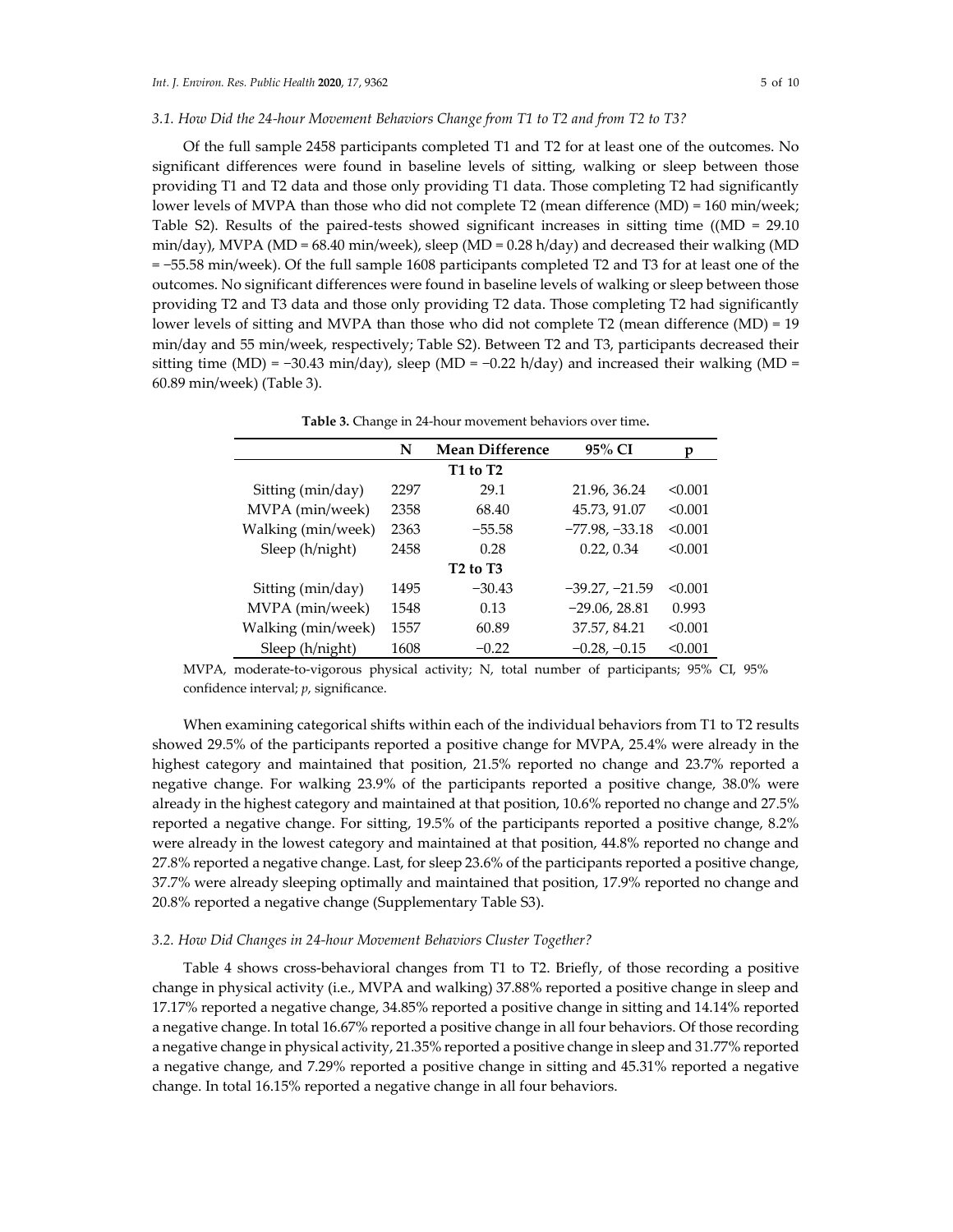|                    |                       |                     | <b>Change Sitting</b> |          |           |         |
|--------------------|-----------------------|---------------------|-----------------------|----------|-----------|---------|
| <b>Change MVPA</b> | <b>Change Walking</b> | <b>Change Sleep</b> | Positive              | Negative | No Change | Total   |
|                    |                       | Positive            | 16.67%                | 4.04%    | 17.17%    | 37.88%  |
|                    |                       | Negative            | 5.56%                 | 3.54%    | 8.08%     | 17.17%  |
|                    | Positive              | No change           | 12.63%                | 6.57%    | 25.76%    | 44.95%  |
|                    |                       | Total $(n = 198)$   | 34.85%                | 14.14%   | 51.01%    | 100.00% |
|                    |                       | Positive            | 5.96%                 | 7.95%    | 20.53%    | 34.44%  |
|                    |                       | Negative            | 1.32%                 | 3.31%    | 7.28%     | 11.92%  |
| Positive           | Negative              | No change           | 13.25%                | 8.61%    | 31.79%    | 53.64%  |
|                    |                       | Total $(n = 151)$   | 20.53%                | 19.87%   | 59.60%    | 100.00% |
|                    |                       | Positive            | 11.26%                | 5.46%    | 11.60%    | 28.33%  |
|                    |                       | Negative            | 5.46%                 | 5.46%    | 8.53%     | 19.45%  |
|                    | No change             | No change           | 12.29%                | 11.95%   | 27.99%    | 52.22%  |
|                    |                       | Total $(n = 293)$   | 29.01%                | 22.87%   | 48.12%    | 100.00% |
|                    | Total $(n = 642)$     |                     | 28.82%                | 19.47%   | 51.71%    | 100.00% |
|                    |                       | Positive            | 3.09%                 | 1.03%    | 9.28%     | 13.40%  |
|                    |                       | Negative            | 4.12%                 | 8.25%    | 17.53%    | 29.90%  |
|                    | Positive              | No change           | 7.22%                 | 21.65%   | 27.84%    | 56.70%  |
|                    |                       | Total $(n = 97)$    | 14.43%                | 30.93%   | 54.64%    | 100.00% |
|                    |                       | Positive            | 2.08%                 | 9.90%    | 9.38%     | 21.35%  |
|                    |                       | Negative            | 0.52%                 | 16.15%   | 15.10%    | 31.77%  |
| Negative           | Negative              | No change           | 4.69%                 | 19.27%   | 22.92%    | 46.88%  |
|                    |                       | Total $(n = 192)$   | 7.29%                 | 45.31%   | 47.40%    | 100.00% |
|                    |                       | Positive            | 1.35%                 | 8.56%    | 5.41%     | 15.32%  |
|                    | No change             | Negative            | 3.15%                 | 14.41%   | 9.46%     | 27.03%  |
|                    |                       | No change           | 4.05%                 | 22.52%   | 31.08%    | 57.66%  |
|                    |                       | Total $(n = 222)$   | 8.56%                 | 45.50%   | 45.95%    | 100.00% |
| Total $(n = 511)$  |                       |                     | 9.20%                 | 42.66%   | 48.14%    | 100.00% |
|                    |                       | Positive            | 8.15%                 | 6.01%    | 12.45%    | 26.61%  |
|                    |                       | Negative            | 5.15%                 | 3.86%    | 9.44%     | 18.45%  |
|                    | Positive              | No change           | 14.16%                | 6.87%    | 33.91%    | 54.94%  |
|                    |                       | Total $(n = 233)$   | 27.47%                | 16.74%   | 55.79%    | 100.00% |
|                    |                       | Positive            | 4.18%                 | 7.11%    | 9.21%     | 20.50%  |
|                    |                       | Negative            | 2.93%                 | 10.04%   | 9.62%     | 22.59%  |
| No change          | Negative              | No change           | 5.86%                 | 20.92%   | 30.13%    | 56.90%  |
|                    |                       | Total $(n = 239)$   | 12.97%                | 38.08%   | 48.95%    | 100.00% |
|                    |                       | Positive            | 5.63%                 | 4.32%    | 9.94%     | 19.89%  |
|                    |                       | Negative            | 3.38%                 | 4.50%    | 9.57%     | 17.45%  |
|                    | No change             | No change           | 7.88%                 | 15.57%   | 39.21%    | 62.66%  |
|                    |                       | Total $(n = 533)$   | 16.89%                | 24.39%   | 58.72%    | 100.00% |
|                    | Total $(n = 1005)$    |                     | 18.41%                | 25.87%   | 55.72%    | 100.00% |

**Table 4.** Cross-behavioral change from T1 to T2 (*n* = 2158).

MVPA, moderate-to-vigorous physical activity; T1, prelockdown; T2, initial UK lockdown. Darkest grey highlights the biggest change combinations.

Table 5 shows cross-behavioral changes from T2 to T3. Briefly, of those recording a positive change in physical activity (i.e., MVPA and walking) 21.43% reported a positive change in sleep and 14.29% reported a negative change in sleep, 39.29% reported a positive change in sitting and 17.86% reported a negative change in sitting. In total, 10.71% reporting a positive change in all four behaviors. Of those recording a negative change in physical activity, 26.09% reported a positive change in sleep and 17.39% reported a negative change in sleep and 8.70% reported a positive change in sitting and 26.09% reported a negative change. One participant (2.17%) reported a negative change in all four behaviors.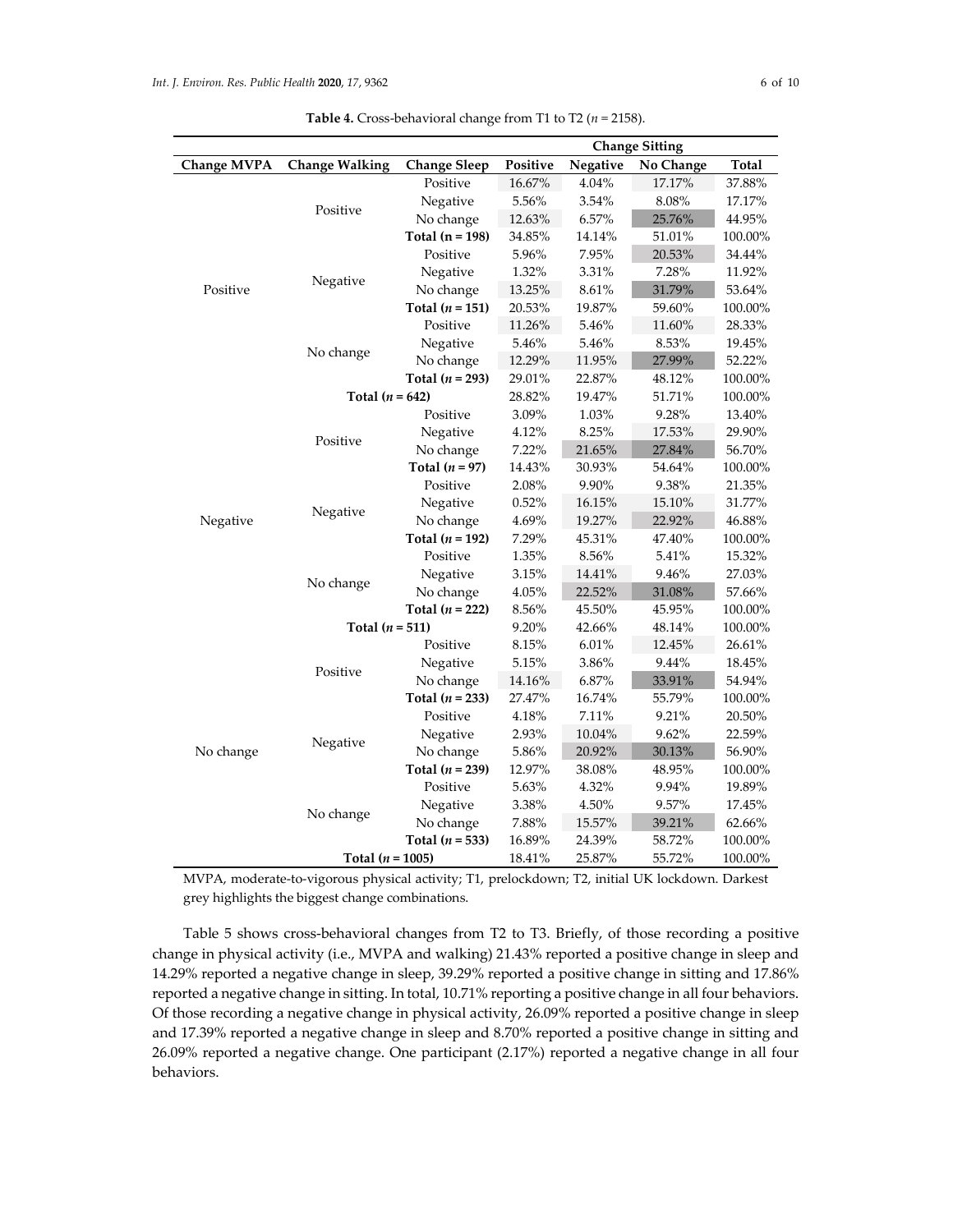|                    |                       |                     |          | <b>Change Sitting</b> |           |         |  |
|--------------------|-----------------------|---------------------|----------|-----------------------|-----------|---------|--|
| <b>Change MVPA</b> | <b>Change Walking</b> | <b>Change Sleep</b> | Positive | Negative              | No Change | Total   |  |
|                    |                       | Positive            | 10.71%   | 3.57%                 | 7.14%     | 21.43%  |  |
|                    |                       | Negative            | 7.14%    | 1.79%                 | 5.36%     | 14.29%  |  |
|                    | Positive              | No change           | 21.43%   | 12.50%                | 30.36%    | 64.29%  |  |
|                    |                       | Total $(n = 56)$    | 39.29%   | 17.86%                | 42.86%    | 100.00% |  |
|                    |                       | Positive            |          |                       | 15.38%    | 15.38%  |  |
| Positive           |                       | Negative            | 7.69%    |                       | 17.95%    | 25.64%  |  |
|                    | Negative              | No change           | 20.51%   | 7.69%                 | 30.77%    | 58.97%  |  |
|                    |                       | Total $(n = 39)$    | 28.21%   | 7.69%                 | 64.10%    | 100.00% |  |
|                    |                       | Positive            | 6.75%    | 1.98%                 | 8.33%     | 17.06%  |  |
|                    |                       | Negative            | 8.33%    | 3.17%                 | 7.14%     | 18.65%  |  |
|                    | No change             | No change           | 25.00%   | 9.92%                 | 29.37%    | 64.29%  |  |
|                    |                       | Total $(n = 252)$   | 40.08%   | 15.08%                | 44.84%    | 100.00% |  |
|                    | Total $(n = 347)$     |                     | 38.62%   | 14.70%                | 46.69%    | 100.00% |  |
|                    |                       | Positive            | 4.00%    |                       | 8.00%     | 12.00%  |  |
|                    |                       | Negative            | 2.00%    | 4.00%                 | 18.00%    | 24.00%  |  |
|                    | Positive              | No change           | 12.00%   | 14.00%                | 38.00%    | 64.00%  |  |
|                    |                       | Total $(n = 50)$    | 18.00%   | 18.00%                | 64.00%    | 100.00% |  |
|                    |                       | Positive            | 2.17%    | 6.52%                 | 17.39%    | 26.09%  |  |
|                    |                       | Negative            | 2.17%    | 4.35%                 | 10.87%    | 17.39%  |  |
| Negative           | Negative              | No change           | 4.35%    | 15.22%                | 36.96%    | 56.52%  |  |
|                    |                       | Total $(n = 46)$    | 8.70%    | 26.09%                | 65.22%    | 100.00% |  |
|                    | No change             | Positive            | 3.98%    | 4.42%                 | 9.73%     | 18.14%  |  |
|                    |                       | Negative            | 5.31%    | 5.31%                 | 12.83%    | 23.45%  |  |
|                    |                       | No change           | 15.49%   | 15.04%                | 27.88%    | 58.41%  |  |
|                    |                       | Total $(n = 226)$   | 24.78%   | 24.78%                | 50.44%    | 100.00% |  |
|                    | Total $(n = 322)$     |                     | 21.43%   | 23.91%                | 54.66%    | 100.00% |  |
|                    |                       | Positive            | 3.79%    | 3.03%                 | 6.82%     | 13.64%  |  |
|                    |                       | Negative            | 5.30%    | 3.79%                 | 9.85%     | 18.94%  |  |
|                    | Positive              | No change           | 15.15%   | 11.36%                | 40.91%    | 67.42%  |  |
|                    |                       | Total $(n = 132)$   | 24.24%   | 18.18%                | 57.58%    | 100.00% |  |
|                    |                       | Positive            | 8.06%    | 3.23%                 | 14.52%    | 25.81%  |  |
| No change          | Negative              | Negative            | 6.45%    |                       | 3.23%     | 9.68%   |  |
|                    |                       | No change           | 17.74%   | 14.52%                | 32.26%    | 64.52%  |  |
|                    |                       | Total $(n = 62)$    | 32.26%   | 17.74%                | 50.00%    | 100.00% |  |
|                    |                       | Positive            | 4.55%    | 3.27%                 | 8.36%     | 16.18%  |  |
|                    |                       | Negative            | 5.27%    | 4.00%                 | 7.27%     | 16.55%  |  |
|                    | No change             | No change           | 20.00%   | 12.91%                | 34.36%    | 67.27%  |  |
|                    |                       | Total $(n = 550)$   | 29.82%   | 20.18%                | 50.00%    | 100.00% |  |
|                    | Total $(n = 744)$     |                     | 29.03%   | 19.62%                | 51.34%    | 100.00% |  |

**Table 5.** Cross-behavioral change from T2 to T3 ( $n = 1413$ ).

MVPA, moderate-to-vigorous physical activity; T1, prelockdown; T2, initial UK lockdown. Darkest grey highlights the biggest change combinations.

# *3.3. What Percentage of People Maintained Changes in 24-hour Movement Behaviors as Lockdown Restrictions Eased?*

When examining categorical shifts within each of the individual behaviors from T2 to T3 results showed 25.1% of the participants reported a positive change for MVPA, 31.3% were already in the highest category and maintained at that position, 21.3% reported no change and 22.3% reported a negative change. For walking 23.7% of the participants reported a positive change, 42.5% were already in the highest category and maintained at that position, 11.4% reported no change and 22.5% reported a negative change. For sitting 29.8% of the participants reported a positive change, 8.4% were already in the lowest category and maintained at that position, 42.6% reported no change and 19.2% reported a negative change. Last, for sleep 17.0% of the participants reported a positive change,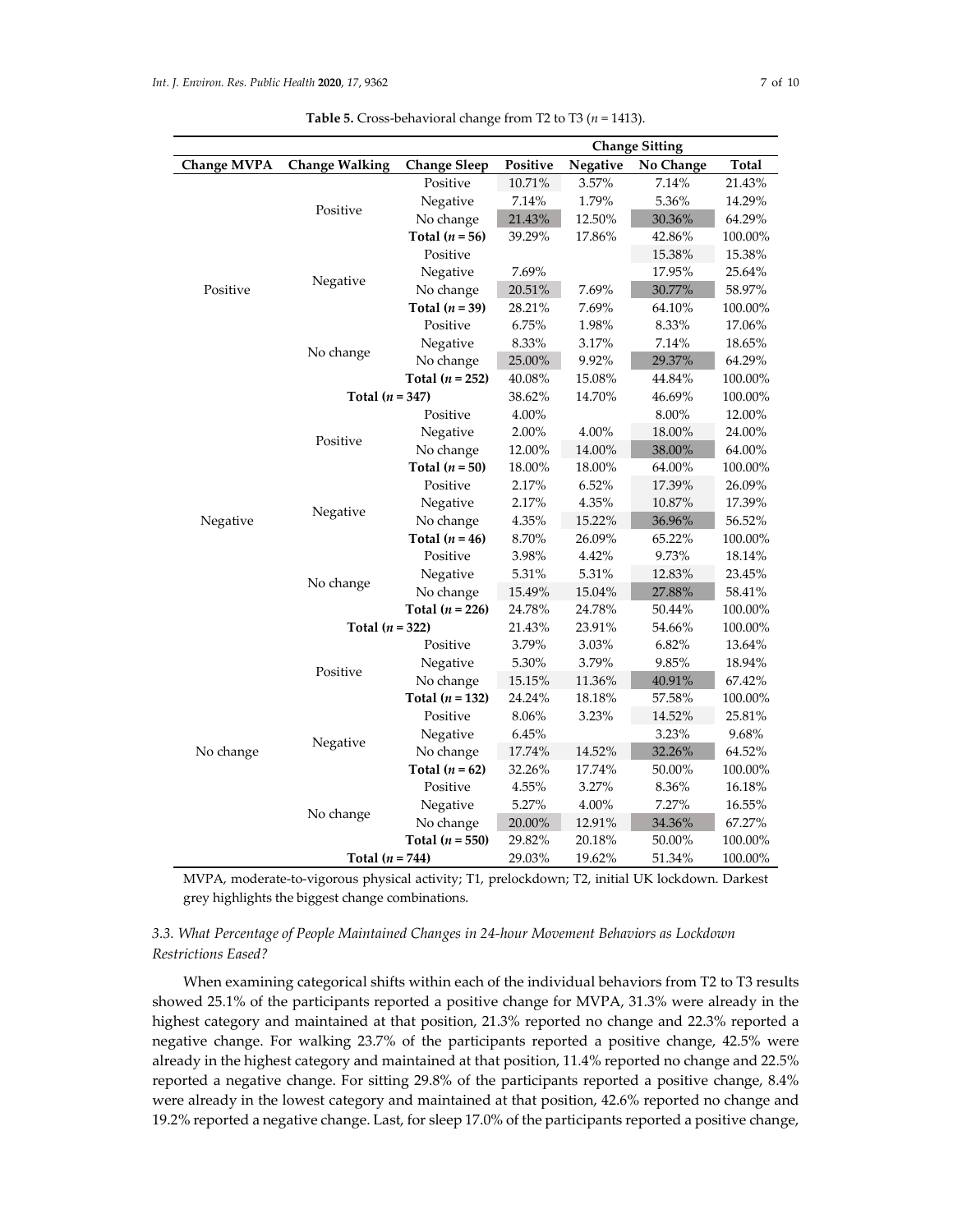43.7% were already in the optimal sleep category and maintained at that position, 21.1% reported no change and 18.2% reported a negative change (Supplementary Table S4).

Of those reporting data at T1, T2 and T3, 436 participants reported a positive category change in MVPA from T1 to T2, 372 participants reported a positive category change in walking, 440 participants reported a positive category change in sitting and 370 a positive category change in sleep. Of these participants 57.6%, 63.2%, 49.8% and 56.5% maintained or improved their MVPA, walking, sitting and sleep from T2 to T3.

#### **4. Discussion**

The present study is the first to report on changes in 24-hour movement behaviors both during lockdown and when restrictions initially started to ease. Results showed participants decreased walking and increased MVPA, sleep and sitting from pre-lockdown to lockdown. However, when restrictions eased, walking, sleep and sitting returned to pre-lockdown levels. Our findings are in line with previous research which reported increases in sitting time, sleep and decreases in physical activity when lockdown measures were introduced [3,4]. However, the current study also found the change in physical activity depended on the type of physical activity. In the current study walking decreased, whereas MVPA increased during lockdown. These results may be related to the type of restrictions put in place, i.e., only being able to leave the house for one hour once a day which would have had an impact on walking, and consequently an increased focus on the promotion of home based physical activity which could have increased MVPA. This theory is strengthened by our T2 to T3 findings which showed an increase in walking when restrictions started to ease and people were allowed to leave the house more than once a day. Additionally, when examining categorical shifts within each of the individual behaviors, the percentage of participants recording a positive or negative change from T1 to T2 was very similar (20–30% of the sample for each behavior). The highest proportion of positive changers was found in those who, at T1, participated between 30 and 60 minutes of MVPA or walking per week (62.2% and 77.9%, respectively), 6 to <8 h of sitting (29.2%) and either recorded insufficient or too much sleep (53.5% and 50%, respectively). Similar patterns were found when restrictions eased.

It has been reported that the benefit of a positive change in physical activity and sitting is highest in those initially reporting lower levels of physical activity and higher levels of sitting [16]. Interestingly, as mentioned, our study found a greater percentage of those initially displaying poor levels of each behavior reporting positive changes compared to those close to or meeting physical activity and sleep guidelines. This shows the "lockdown" intervention has great potential for targeting change in those that need it most. While, understandably, a lockdown approach to improve lifestyle behaviors is unwarranted, future studies should aim to gain a better understanding about what enabled those displaying poor levels of each behavior to change positively during lockdown through qualitative studies. Understanding the barriers and facilitators of positive change during lockdown enables researchers, practitioners and policy makers to provide opportunities for healthy behavior change for those most at risk in the post-COVID era.

Previous studies focusing on 24-hour movement behaviors during the COVID-19 pandemic have mainly reported immediate changes in these behaviors during the initial national lockdowns [3,4]. The results of the current study align with previously reported changes in physical activity, sitting and sleep. However, the current study also showed there is value in examining changes at a more in depth level. While summary results show either an increase or decrease in these behaviors, when looking at percentages of change we found that the number of people increasing or decreasing a behavior was equal. Similarly, while summary results show levels of physical activity, sitting and sleep returned to pre-COVID levels, 50% of the positive changers maintained their change. Understanding what enabled these people to positively change and then maintain their positive health behaviors is crucial in developing interventions and policies which enables others to do the same.

The results in the current study also shows the interactive nature of the relationship between the three different movement behaviors (i.e., physical activity, sitting and sleep). If one behavior changed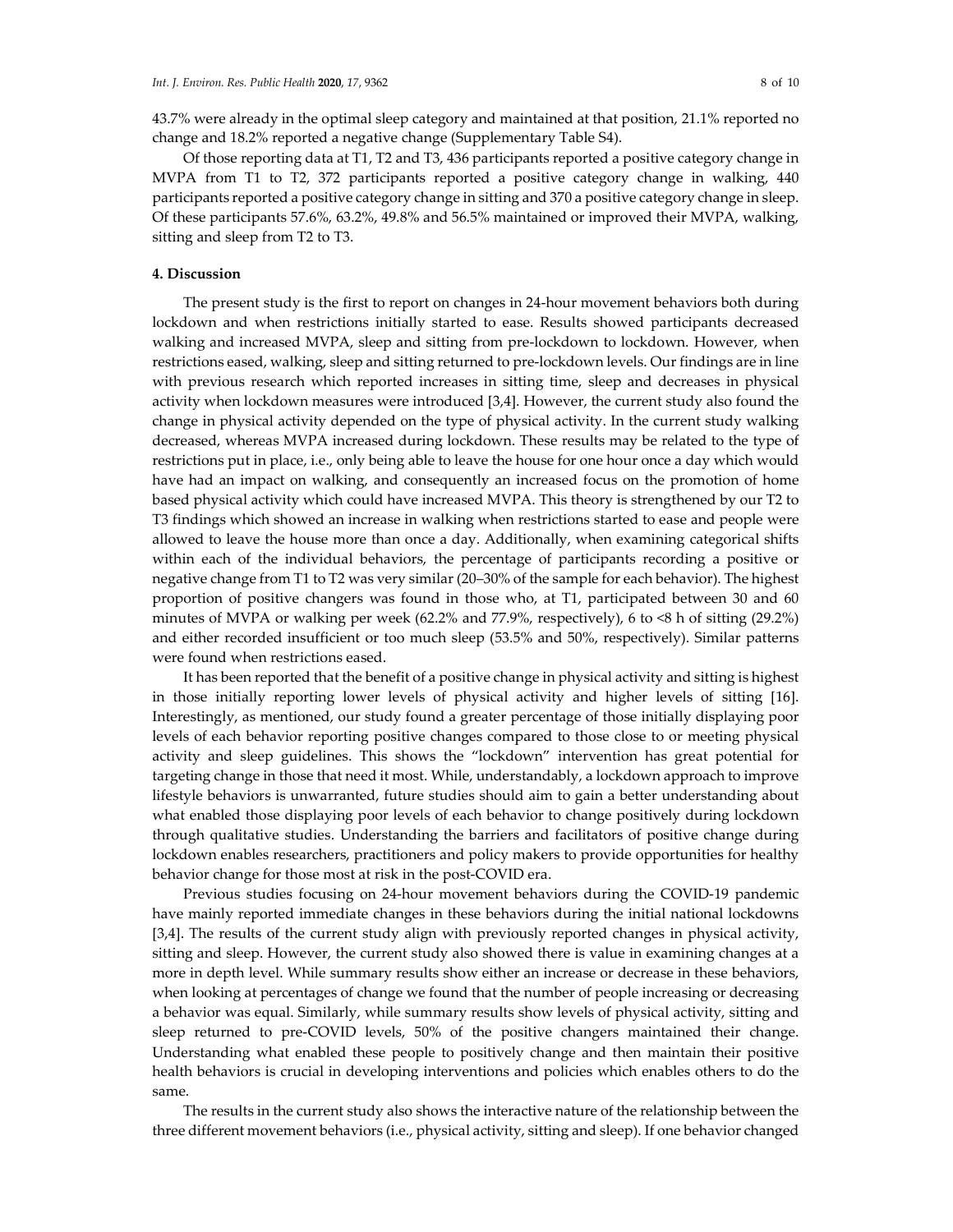positively participants were more likely to also record a positive change in at least one other behavior from pre-lockdown to lockdown. This is in line with previous research which has identified clustering of health behaviors [17]. In addition, this finding is especially important, as it has been shown that for many lifestyle behaviors the accumulative influence on health is larger than the sum of the two parts [18]. This may indicate that if someone shows a positive change in physical activity and sleep, the combined health benefit of these changes may be larger.

As mentioned one of the main strengths of this study is its longitudinal nature and large sample size. However, the current study was not without its limitations—first, the lack of objective measures of physical activity, sitting and sleep. Participants were asked to self-report levels of physical activity, sitting and sleep; this may have led to self-report bias. Second, the sample was predominantly female, and some important sociodemographic groups are under-represented within the sample (e.g., BAME groups) [10], and therefore results cannot be generalized to the larger Scottish population. Last, approximately 25% of participants were lost to follow up between T2 and T3. This level of drop out is in line with previous longitudinal studies using online questionnaires [9].

# **5. Conclusions**

The current study reports evidence on changes in physical activity, sitting and sleep over a prolonged period during the COVID-19 epidemic. Results showed that a large proportion of the sample reported positive changes, most notably those initially engaging in poor levels of each behavior. Future studies should examine the determinants of these positive changes to inform intervention development. Last, this study showed the inter-relationship between behaviors; therefore, it may be particularly important to examine the combined effects of healthy 24-hour movement behaviors in adults and develop strategies to target these behaviors collectively in order to maximize health benefit.

**Supplementary Materials:** The following are available online at www.mdpi.com/1660-4601/17/24/9362/s1, Table S1: Sleep recommendations categorization; Table S2: Differences between included and drop out participants; Table S3: Number of participants in each movement behavior category at T1 (rows) and T2 (columns); Table S4: Number of participants in each movement behavior category at T2 (rows) and T3 (columns).

**Author Contributions:** Conceptualization, L.W., X.J., L.F., M.G., A.K., P.F. and D.Y.; methodology, L.W., X.J., L.F., M.G., A.K., P.F., D.Y., L.R. and B.M.; data curation, L.R., X.J., L.W. and B.M.; formal analysis, X.J., D.Y. and L.R.; investigation, L.R.; project administration, L.W. and L.R.; funding acquisition, L.W., X.J., L.F., M.G., A.K., P.F. and D.Y.; writing—original draft preparation, X.J.; writing—review and editing, all authors. All authors have read and agreed to the published version of the manuscript.

**Funding:** This research was funded by the Scottish Chief Scientist Office, COV/SCL/20/09.

**Acknowledgments:** We would like to thank the participants who participated in the CATALYST study.

**Conflicts of Interest:** The authors declare no conflict of interest. The funders had no role in the design of the study; in the collection, analyses, or interpretation of data; in the writing of the manuscript, or in the decision to publish the results.

## **References**

- 1. Prime Minister's Statement on Coronavirus (COVID-19). 23 March 2020. Available online: https://www.gov.uk/government/speeches/pm-address-to-the-nation-on-coronavirus-23-march-2020 (accessed on 19 October 2020).
- 2. Coronavirus (COVID-19) Update: First Minister's Speech, 28 May 2020. https://www.gov.scot/publications/coronavirus-COVID-19-update-first-ministers-speech-28-2020/ (accessed on 19 October 2020).
- 3. Jacob, L.; Tully, M.A.; Barnett, Y.; Lopez-Sanchez, G.F.; Butler, L.; Schuch, F.; López-Bueno, R.; McDermott, D.; Firth, J.; Grabovac, I.; et al. The relationship between physical activity and mental health in a sample of the UK public: A cross-sectional study during the implementation of COVID-19 social distancing measures. *Ment. Health Phys. Act.* **2020**, *19*, 100345.